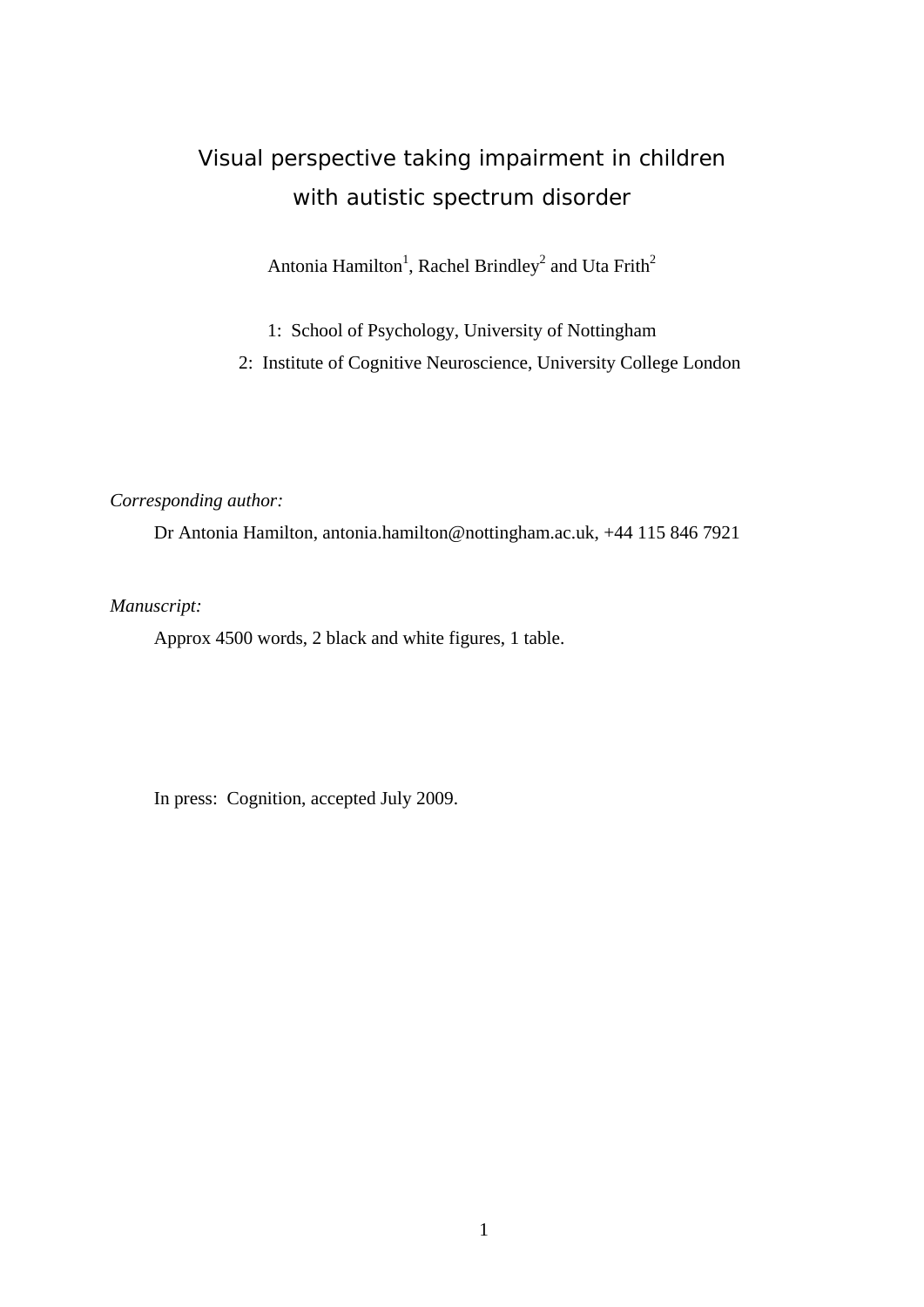#### *Abstract:*

 Evidence from typical development and neuroimaging studies suggests that level 2 visual perspective taking – the knowledge that different people may see the same thing differently at the same time – is a mentalising task. Thus, we would expect children with autism, who fail typical mentalising tasks like false belief, to perform poorly on level 2 visual perspective taking as well. However, prior data on this issue are inconclusive. We reexamined this question, testing a group of 23 young autistic children, aged around 8 years with a verbal mental age of around 4 years and three groups of typical children (n=60) ranging in age from 4 to 8 years on a level 2 visual perspective task and a closely matched mental rotation task. The results demonstrate that autistic children have difficulty with visual perspective taking compared to a task requiring mental rotation, relative to typical children. Furthermore, performance on the level 2 visual perspective taking task correlated with theory of mind performance. These findings resolve discrepancies in previous studies of visual perspective taking in autism, and demonstrate that level 2 visual perspective taking is a mentalising task.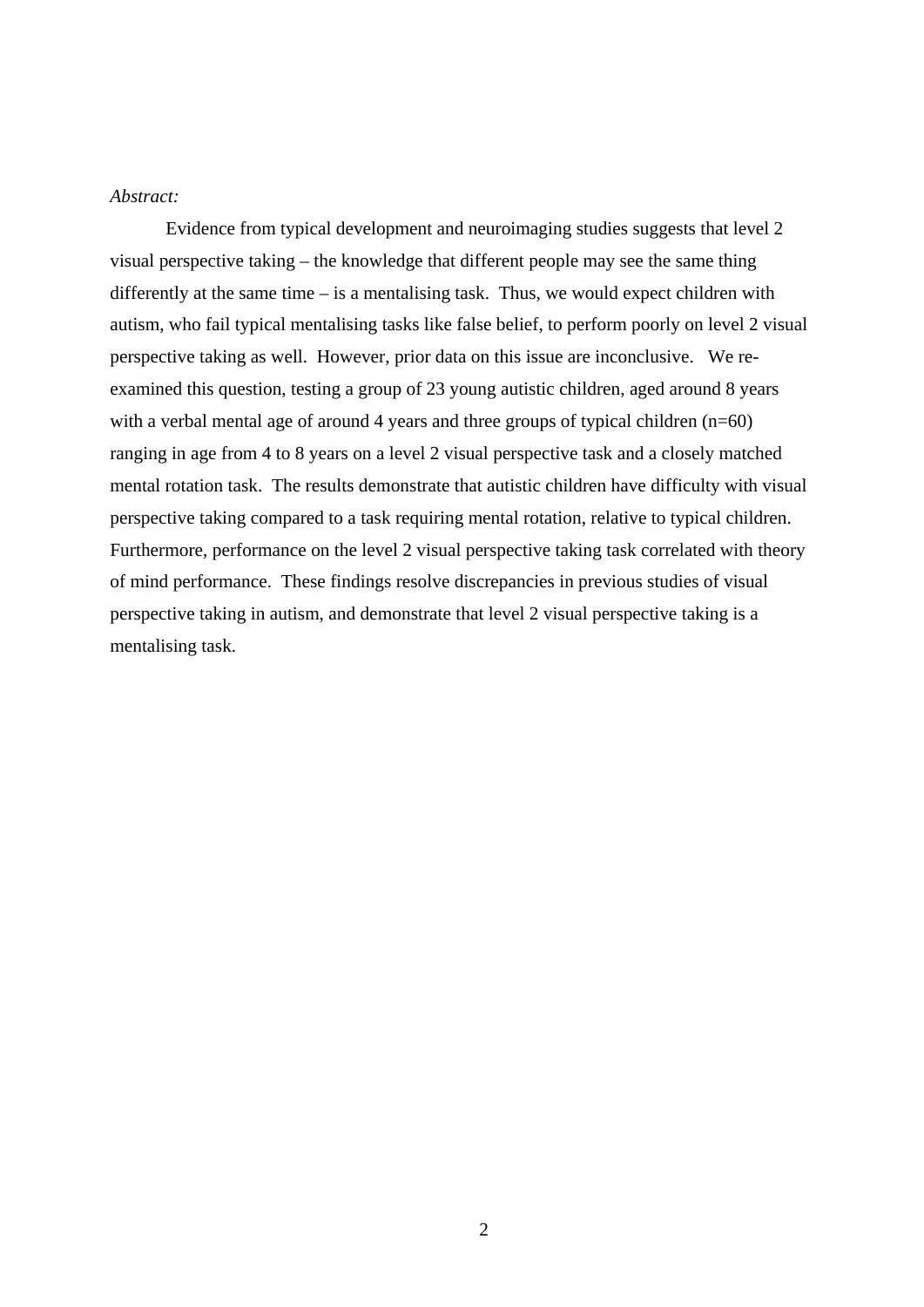The ability to appreciate how the world looks to another person is called visual perspective taking (VPT). Studies of VPT in typically developing children have distinguished two levels of ability which develop sequentially. Level 1 VPT (VPT1) refers to the ability to know if another person can see an object or not; i.e. are the observer's eyes open and is his line of sight unobstructed? Tests of VPT1, such as hiding a toy from a 'policeman' doll, are passed by typical two year olds (Lempers, Flavell, & Flavell, 1977). In contrast, level 2 VPT (VPT2) refers to the ability to know that different people experience seeing an object differently. Thus, VPT2 tasks require a child to realise that an object which both people can see at the same time may nevertheless appear different to each person, for example, if the child can see the face of a toy sheep, the adult on the other side of the table may see only the tail. Such tasks are typically not passed until the age of four or five years (Gzesh & Surber, 1985) and seem to require more sophisticated cognitive abilities. In fact, recent data shows that even typical adults may find VPT2 difficult in a naturalistic situation, where they must take into account another person's viewpoint in order to interact with them (Keysar, Lin, & Barr, 2003).

Research on VPT2 in typical individuals has often linked this skill to mentalising, that is, the ability to take account of other people's beliefs and predict their behaviour accordingly. VPT2 performance correlates with performance on a false-belief task which is the standard assessment of mentalising (Flavell, Green, & Flavell, 1986) as well as performance on the appearance-reality task (Flavell et al., 1986). Neuroimaging studies in typical adults have identified a brain region, the temporo-parietal junction (TPJ) which is activated in both mentalising tasks (Fletcher et al., 1995) and VPT2 tasks (Aichhorn, Perner, Kronbichler, Staffen, & Ladurner, 2006).

Over the last 30 years of research into mentalising, two major theoretical accounts have been contrasted. The Theory-Theory account focus on the meta-representational requirements of mentalising tasks, while the simulation theory account argues that these tasks can be achieved by imagining oneself in another person's shoes. This paper does not attempt to distinguish theory-theory from simulation-theory, because we agree with Apperly (2008) that it is time to move beyond this debate. Rather, we are interested in whether VPT2 should be considered a mentalising task, subserved by the same cognitive processes as belief understanding, or whether it should be understood differently. Answering this question will help us understand the type of cognitive processes involved in VPT and mentalising, and lay a foundation for a new approach to understanding the cognitive foundations of the ability to understand other people's perceptions and beliefs.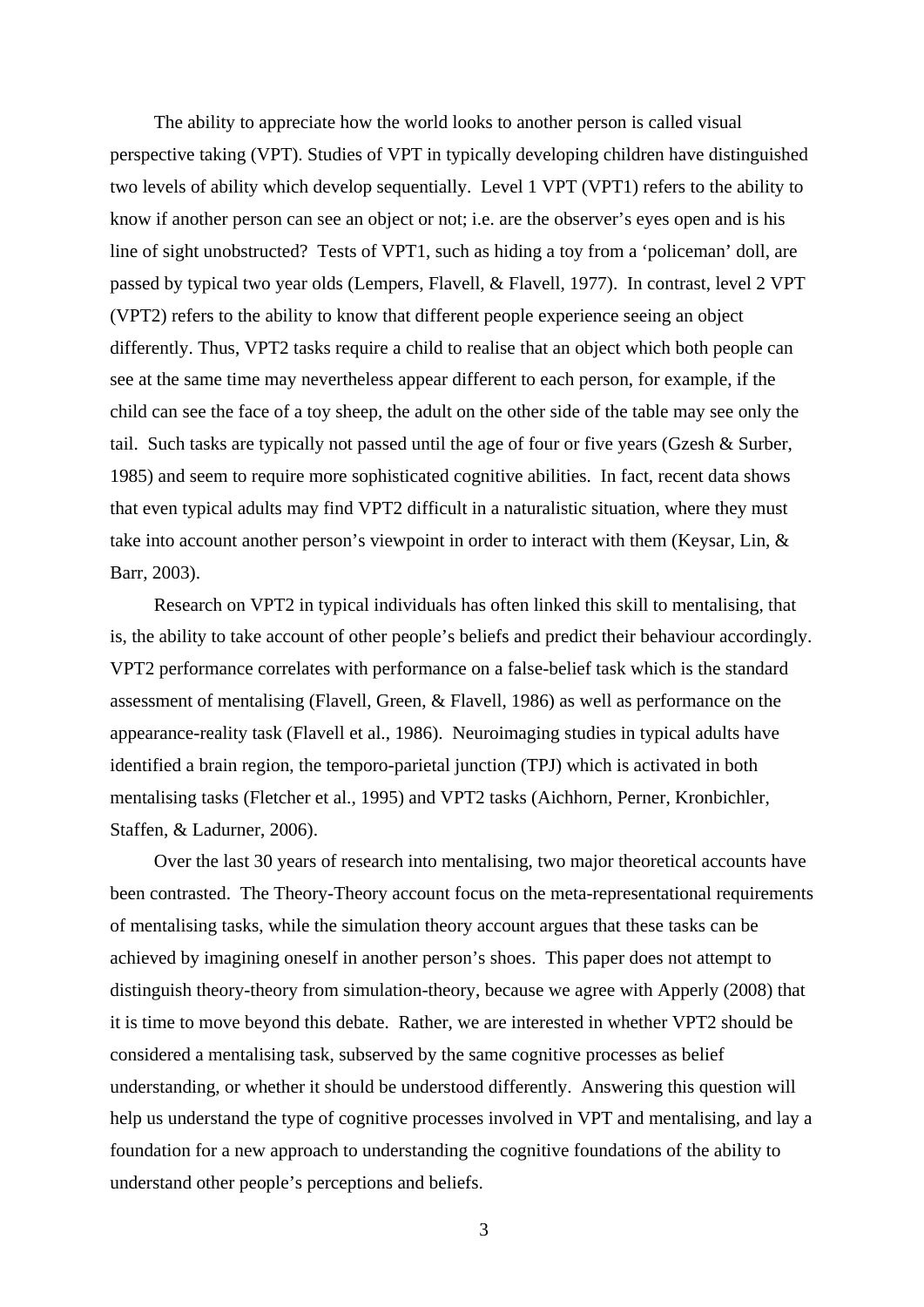Past approaches to VPT and mentalising disagree on the link between these abilities. In his theoretical account of the origin of Theory of mind, Leslie has argued that processes such as pretence and representing another person's belief require a decoupling operation to distinguish the alternative state from reality (Frith, Morton, & Leslie, 1991; Leslie, 1987). VPT2, which requires a representation of *how* another person sees a particular scene, should also involve decoupling. Similarly, simulation theory suggests that VPT1 problems, VPT2 problems and mentalising problems can all be solved by 'imaging oneself in the other person's shoes' (Langdon & Coltheart, 2001), and thus performance on all three types of task should be impaired or spared together. These two 'broad' accounts can be contrasted with a more modular account (Baron-Cohen, 1995) where processing of gaze direction and seeing is governed by an Eye Direction Detector (EDD) which is responsible for both VPT1 and VPT2, while an additional Theory of Mind (ToM) module is required for mentalising.

Autism provides a test case for the idea that VPT2 is intimately linked to mentalising. Extensive studies of children with autism over the last twenty years have repeatedly demonstrated that these children have a specific difficulty with understanding other people's beliefs (Baron-Cohen, Leslie, & Frith, 1985; Frith, 2001; Happe, 1995). The decoupling theory predicts that autistic children should find VPT2 difficult, because it requires decoupling, but should find VPT1 relatively easy. Similarly, simulation theory predicts both VPT2 and mentalising should be hard for the autistic child. In contrast, the EDD theory predicts that both VPT1 and VPT2 should be easy because both are governed by an intact EDD module. Thus, answering the question 'is VPT impaired in autism?' should help distinguish between the modular and the broad theories.

Studies of level 1 visual perspective taking in autism are in agreement and demonstrate that this ability is intact (Baron-Cohen, 1989; Hobson, 1984; Leslie & Frith, 1988). However, previous experimental data on VPT2 in autism do not give a clear answer to this question. One study which used a complex VPT2 memory task with teenagers found evidence of impairment in autism (Yirmiya, Sigman, & Zacks, 1994). Correlations have been found between visual perspective taking and other social abilities in autism (Dawson & Fernald, 1987; Perner, Frith, Leslie, & Leekam, 1989). In contrast, two studies using simpler tasks did not find evidence of a VPT2 impairment. (Reed & Peterson, 1990) compared children with autism to typical children on VPT1 and VPT2 tasks as well as false belief tasks, and found the autistic group had no difficulty with the VPT tasks but failed the false belief tasks. Similarly, (Tan & Harris, 1991) found autistic children performed like typical children in a VPT2 task.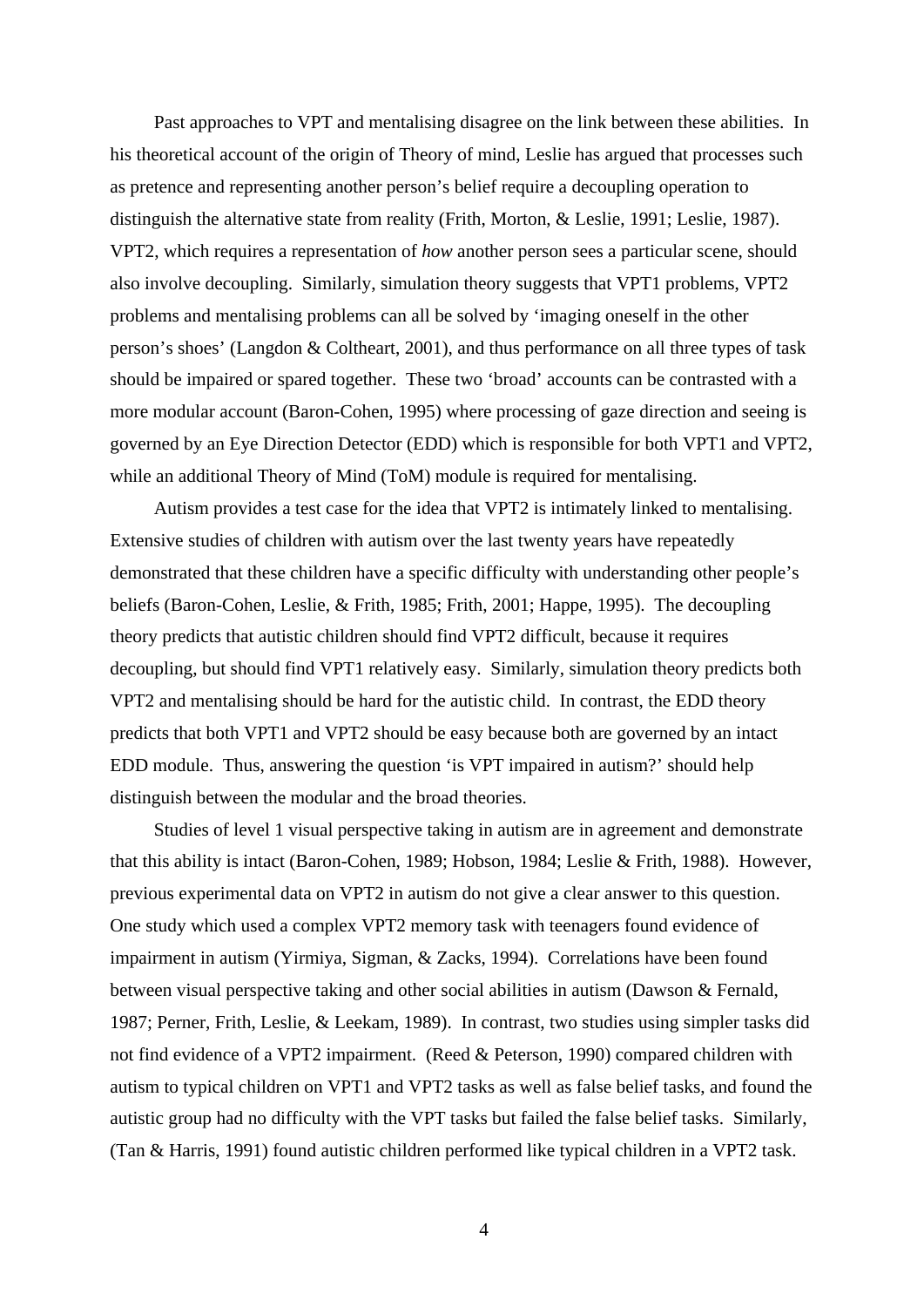These results would seem to be evidence against the decoupling theory, and in favour of the idea that VPT and mentalising are distinct cognitive processes.

However, the studies by Tan & Harris and by Reed and Peterson are limited in two ways. Both tested relatively able children with a mean VMA of 8y7m and 7y1m respectively, and found performance was at ceiling in both controls and autistic children. These ceiling effects may have masked performance differences. Also, neither study included non-social control conditions. All VPT tasks require a level of spatial awareness and spatial memory, which might well differ between typical and autistic populations. Overall, it seems that current evidence on VPT2 in autism is not coherent with either the studies of typical individuals or the decoupling theory, which links VPT2 to mentalising.

Given these contradictions in the existing literature between theory and experimental results, and given the renewed interest in VPT as a mentalising skill in adults, we decided to investigate VPT2 in children with autism. Specifically, we decided to examine both level 2 visual perspective taking and theory of mind in a group of low-functioning children with autism. We did not test VPT1 because there is a clear consensus that VPT1 is intact in autism (Baron-Cohen, 1989; Hobson, 1984; Leslie & Frith, 1988). Our method is based on a sensitive VPT2 task developed for use with typical children (Huttenlocher & Presson, 1973). This task has been used to demonstrate perspective taking problems in adults with schizophrenia, though with a different interpretation of the results (Langdon & Coltheart, 2001).

We adapted the adult task to make it suitable for children with a verbal mental age around 4 years. In the original task, participants saw an array of coloured dots in the middle of a table and were asked to judge the appearance of the array from a different seat at the table. We simplified this task by, first, replacing the arbitrary spatial pattern with a single toy which had a distinct front, back, left and right side, which reduces the spatial memory demands of the task (Huttenlocher & Presson, 1979). Second, we covered the toy before asking the child the test question, to reduce the competing impact of the child's own viewpoint and thus reduce inhibitory demands (Leslie, German, & Polizzi, 2005). Third, we constructed response cards depicting the toy from each possible angle, so that children could respond by pointing to the corresponding picture on the card and strong verbal skills were not necessary. This simplified task requires the child to imagine what a doll can see from a different location, i.e. level 2 visual perspective taking, but minimises all other cognitive demands.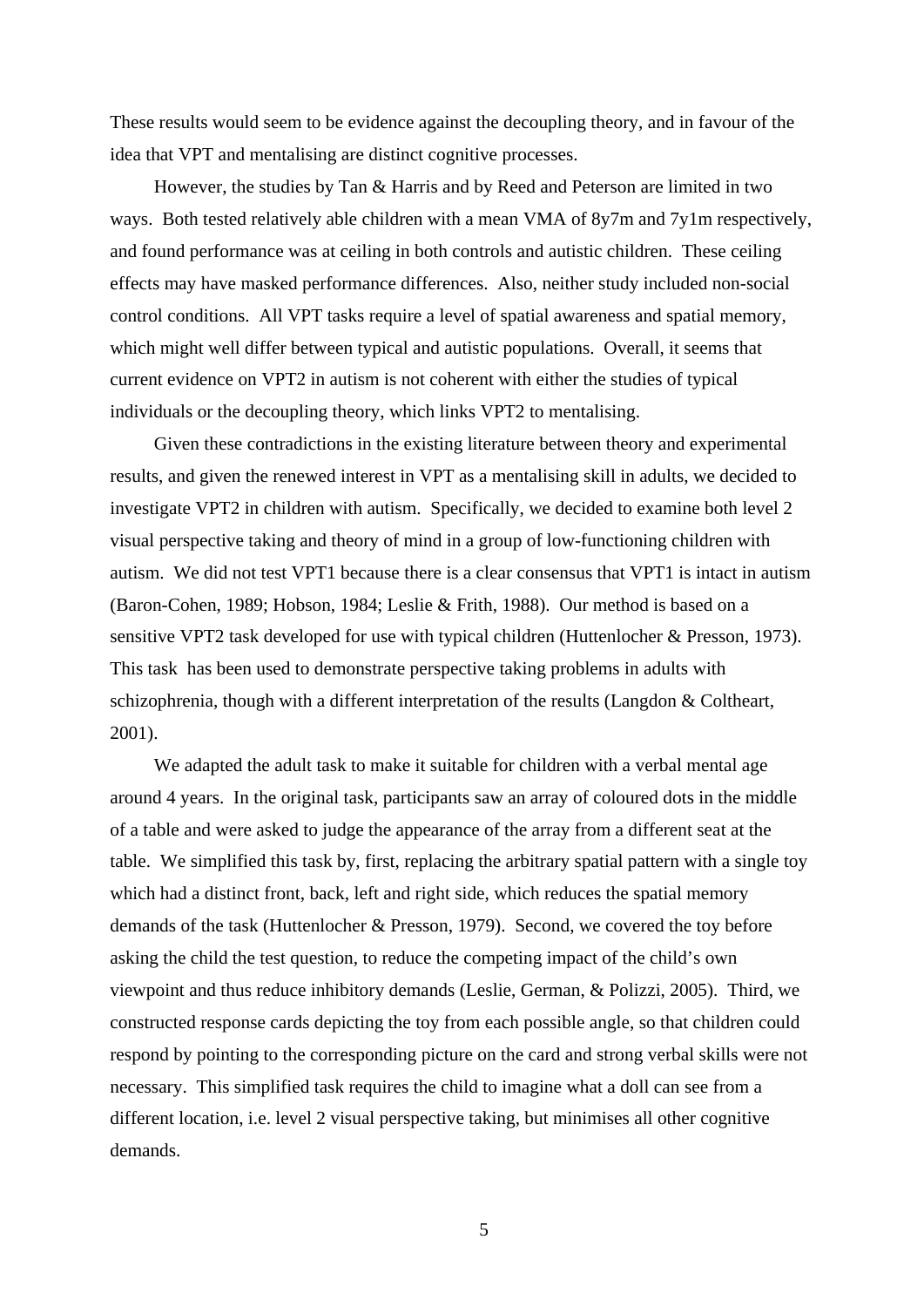We compared performance on this VPT2 task to performance on a mental rotation (MR) task, where the child must imagine the rotation of the toy on a turntable. This control allows us to equate spatial abilities in the different groups of children. We predicted that if children with ASD have specific difficulties with visual perspective taking, we would see impaired performance by this group on the VPT task, relative to their performance on the control mental rotation task. If successful, this pair of tasks should provide a much needed addition to the repertoire of 'fine cut' techniques (Frith & Happe, 1998) to dissect mentalising problems in autistic spectrum disorder.

#### **Methods**

Twenty-three children with a diagnosis of autism or autism spectrum disorder were recruited from schools in the London area. Their mean chronological age was 8 years (range: 4y5m to 12y9m), and 19 were male. The British Picture Vocabulary Scale (BVPS) (Dunn, Dunn, Whetton, & Burley, 1997) was used to establish each child's verbal mental age, and a battery of theory of mind tasks was used to test for understanding of other people's mental states.

For the purposes of comparison, the same tasks were administered to 60 typically developing children (38 male), recruited from nurseries and primary schools in the London area. These children ranged in age from 4y2m to 8y5m and were divided into three subgroups, on the basis of their BPVS raw scores. The 23 typical children with the lowest verbal abilities were classified as the 'typical young group'. This group was matched with the ASD group on BPVS raw score. The next 23 typical children were classified as the 'typical middle group', and were matched with the ASD group on performance on the mental rotation control task described below. The final 14 typical children, with the highest BPVS raw scores, were classified as the 'typical old group' and were closest to the ASD group in chronological age (see Table 1).

All the children their parents and their respective schools gave consent to take part in this study, which was approved by the local ethics committee. Every child was tested individually in a quiet room in his or her own school over two or three sessions, which included the tasks reported here and those described in Hamilton et al. (2007).

#### *Theory of Mind testing*

Most children were tested on a battery of Theory of Mind tests, including tests of diverse desires, diverse beliefs, knowledge access, contents false belief and explicit false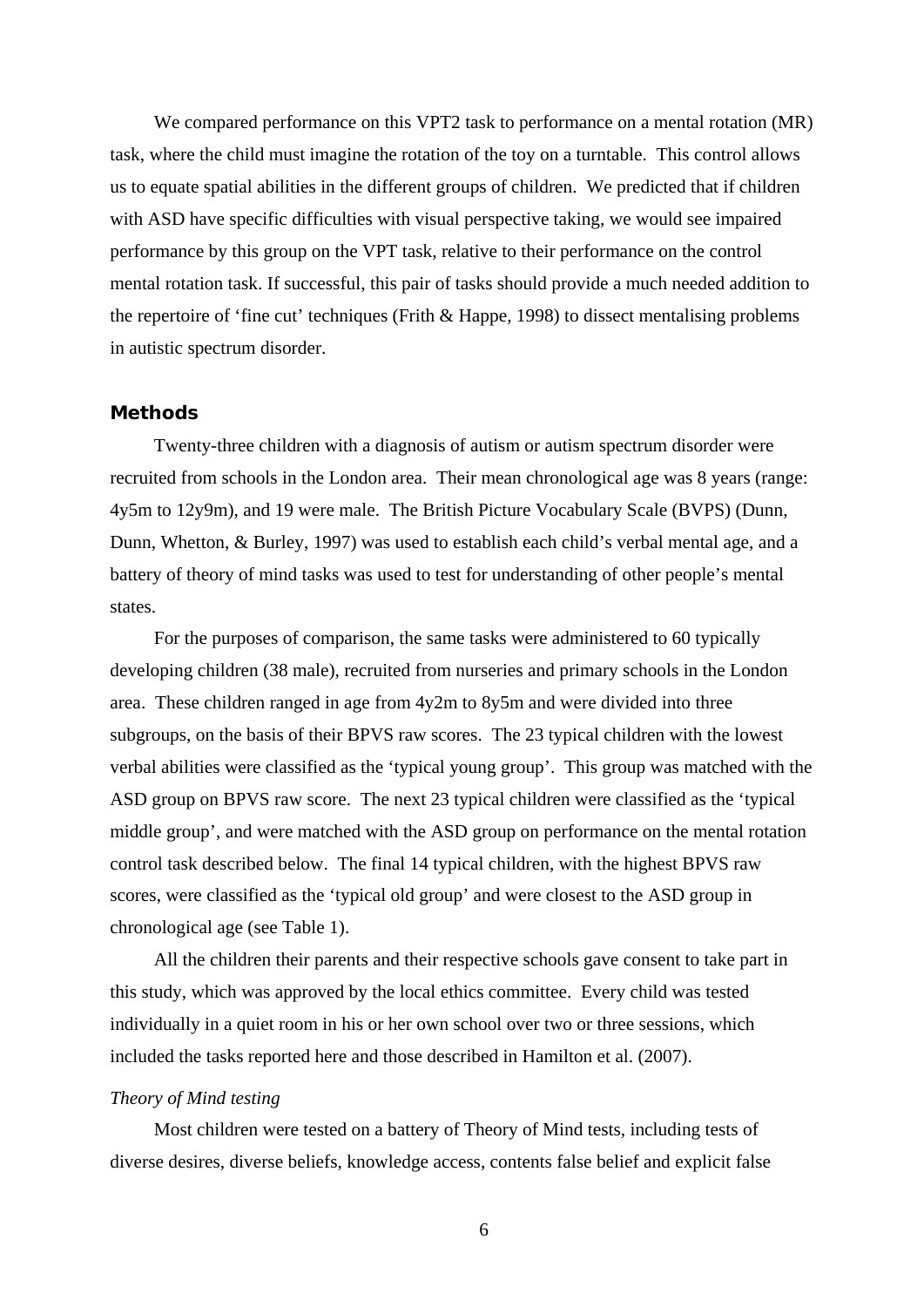belief (Wellman & Liu, 2004), the classic Sally-Ann task (Baron-Cohen et al., 1985; Wimmer & Perner, 1983), an interpretive diversity task (cow task, Luckett, Powell, Messer, Thornton, & Schulz, 2002) and a penny hiding task (Devries, 1970). On all each task, the child was given a score of one for demonstrating evidence of theory of mind and zero otherwise, leading to a maximum score of 13 (see Table 1). The theory of mind battery was omitted for 22 older typical children, who would find the tasks too easy.

#### *Visual perspective taking and mental rotation tasks*

The two experimental tasks were tested in the same session, and involved the same familiarisation stage. First, a small toy was placed on a square turntable, which had distinct coloured sides (Figure 1A). The child was given a laminated card showing four pictures of the toy taken from the front, back, left and right. With the toy visible on the turntable, the child was asked to point to the picture which resembled the toy, e.g. 'which one looks like the panda?' The turntable was then visibly turned so that the child saw a different side of the toy, and the same question asked. Finally, the toy was covered by an opaque flower pot (but not turned) and the child was asked 'when I lift the pot, which panda will you see?'. Where necessary, training questions were accompanied by a pointing gesture towards the picture card, to make it clear that the child should respond by pointing to a picture. For example, the experimenter indicated the card and asked "Which one? Is it this one? Is it this one?" until the child chose. Gestures were only used in the training trials, and there was no evidence that the children had difficulty understanding the question during either training or test. These three training trials aimed to familiarise the child with the toys, the type of question asked and the use of the picture cards for responding. Errors were corrected in these three training questions and children who made errors completed the training sequence again using a second toy to be sure the child understood.

Both VPT and MR trials began with a new toy placed on the turntable and a new response card given to the child. While the toy was visible, the child was asked to point to the picture of the toy's starting orientation, to be sure that the child attended to this feature (Figure 1A). For MR trials, the toy was then covered, and with the words 'watch carefully', the experimenter turned the turntable through  $90^{\circ}$  clockwise,  $180^{\circ}$ , or  $90^{\circ}$  counter clockwise (Figure 1C). Immediately after turning, the child was asked 'when I lift the pot, which panda will you see?'. For VPT trials, the toy was covered and a small doll, named Susan, with a clearly painted eyes and a neutral expression, was placed on the left, right or far side of the turntable from the child. The experimenter moved the doll up and down to draw attention to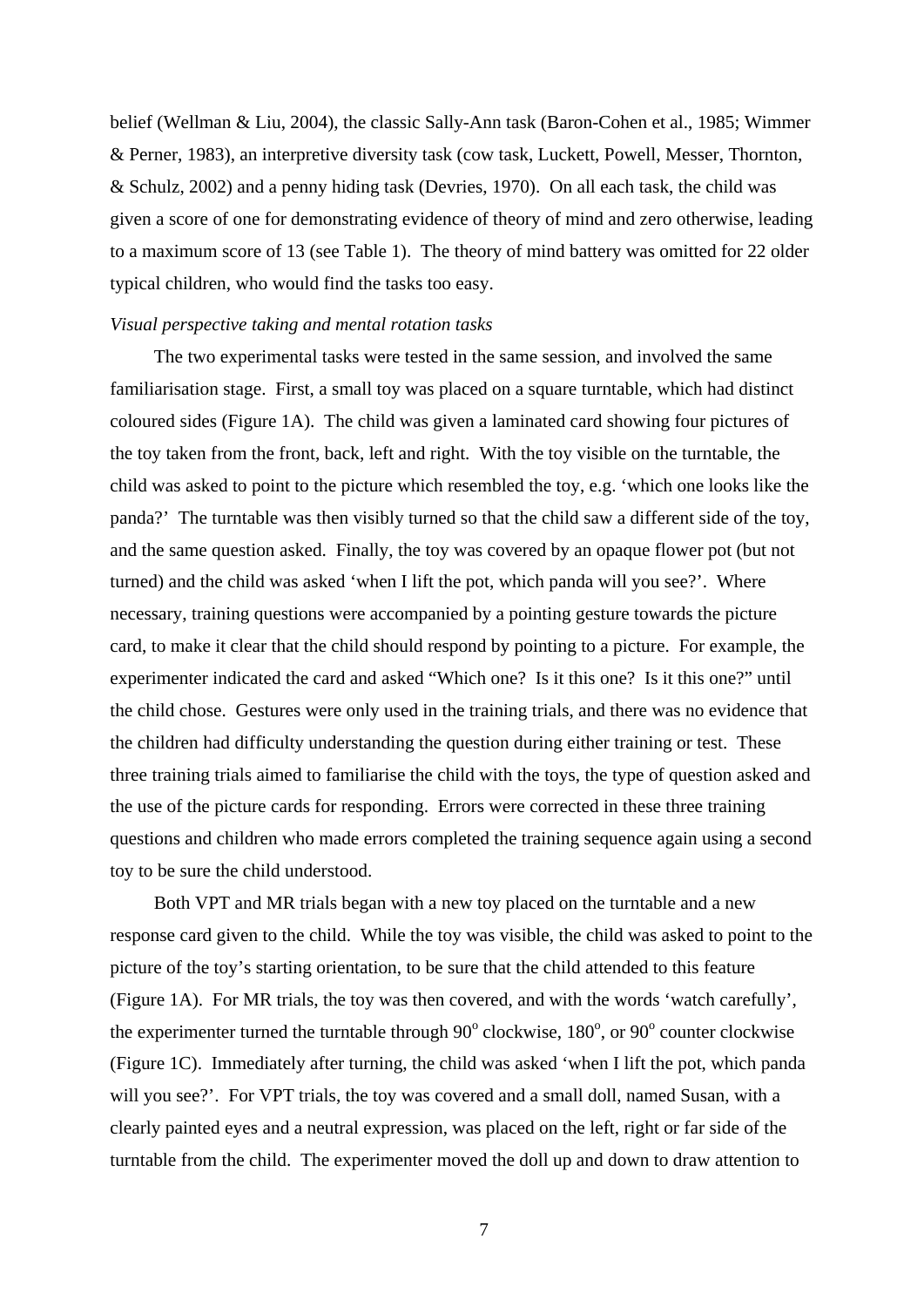it and told the child 'This is Susan. When I lift the pot, which panda will Susan see?' with emphasis on the word 'Susan' in the question (Figure 1B). For both types of trial, the child responded by pointing to a picture on the card, and praise was given regardless of the child's answer.

Each child performed six mental rotation trials and six visual perspective taking trials, with block order counterbalanced across participants. The use of similar questions and the same response modality across both types of trial provides a control for children's comprehension of the task. The starting orientation of the toy and rotation of the turntable or location of the doll were balanced within block. Seven different toys were used (car, jeep, tractor, sheep, panda, rhino and whale) which were all were clearly distinct when viewed from different orientations. Two response cards were generated for each toy, with the pictures of the front, back, left and right sides of each toy in different random locations to avoid any response bias.

## **Results**

As expected, the children with autism performed significantly worse than the typical children on the theory of mind battery (Table 1). An ANCOVA comparing the ASD group with the typical young group revealed a significant main effect of group ( $F=13.8$ ,  $df = 1,42$ ,  $p=0.001$ ) and a main effect of BPVS (F=10.1, df = 1,42, p=0.003). This result confirms that mentalising abilities increase with increasing verbal ability, and that the autistic children have particular difficulties with attributing mental states to other people, even after controlling for verbal skills, as reported previously (Happe, 1995).

The performance of the children with autism and the three groups of typical children on each experimental task is illustrated in Figure 2. The important features of the data are clearly visible on this plot, and were confirmed statistically. First, in the typical children, performance levels on the mental rotation and perspective taking tasks were stable over the different subgroups, with all children showing better performance on the mental rotation task than on the visual perspective taking task. An ANCOVA of task and BPVS score on the data from the 60 typical children revealed a highly significant effect of BPVS ( $F=32.8$ , df = 1,58, p<0.0001), a main effect of task ( $F = 8.492$ ,  $df = 1,58$ , p=0.005) and importantly, no task by BPVS interaction (F = 0.735, df = 1,58, p=0.40).

Compared to typical children, the children with autism performed better at the mental rotation task and worse at the visual perspective taking task. An ANCOVA comparing the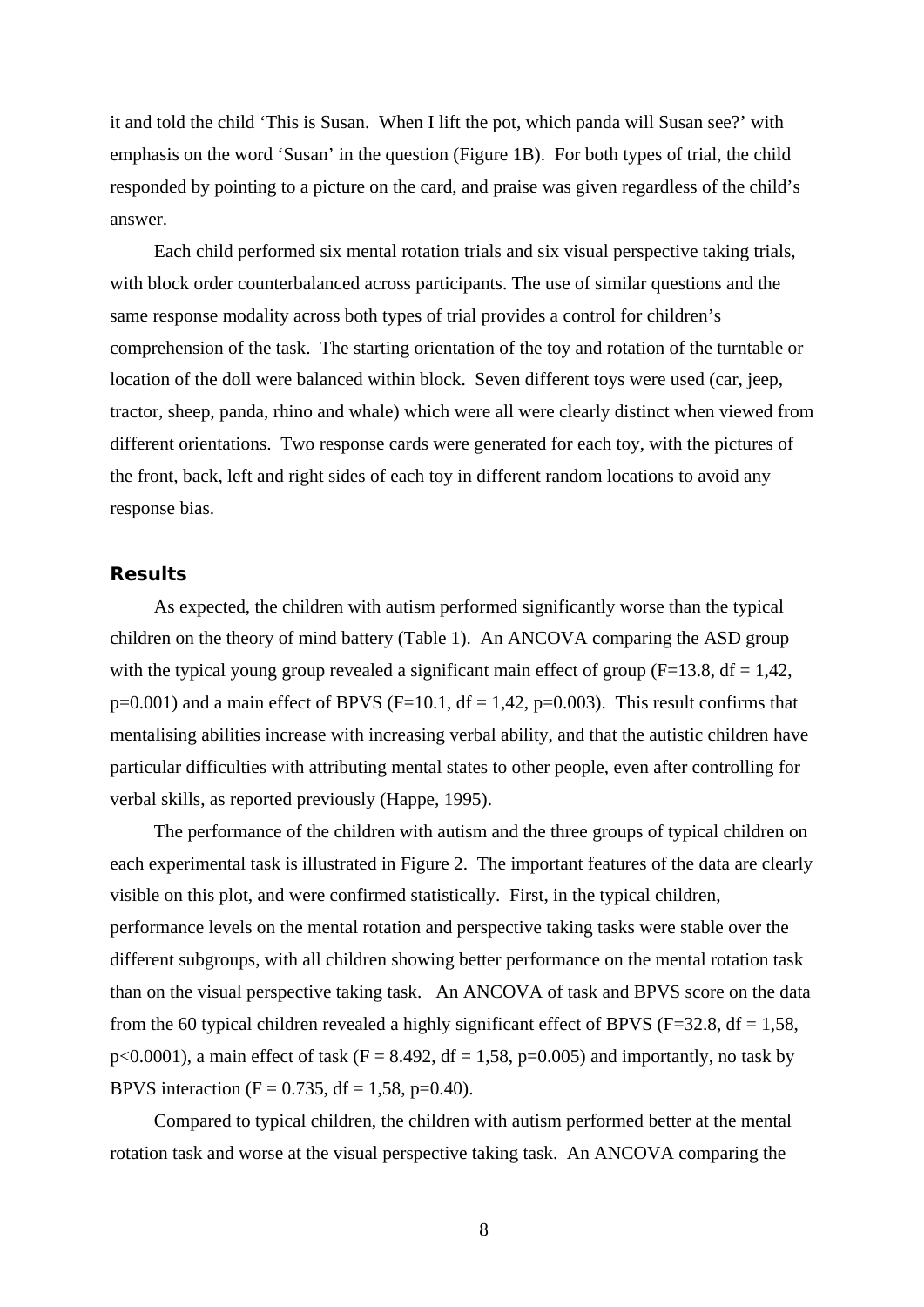ASD group to the typical-young group with BPVS raw score as a covariate revealed a main effect of task ( $F = 35.8$ ,  $df = 1,43$ ,  $p < 0.001$ ) and more importantly, a significant task by group interaction ( $F = 7.4$ ,  $df = 1.43$ ,  $p=0.009$ ). There were no main effects of group or BPVS or task by BPVS interactions in this analysis (all p>0.3). Post-hoc t-tests demonstrated that the task by group interaction was driven by better mental rotation performance from the ASD group (t=2.46, df = 44, p=0.018).

An equivalent ANCOVA analysis was conducted to compare the ASD group to the typical-mid group, who were matched on mental rotation performance. There was main effect of task (F=32.9, df = 1,43, p<0.001) and a task by group interaction (F = 9.42, df = 1,43, p=0.004). As before, there were no main effects of group or BPVS, and no task by BPVS interaction (all  $p>0.1$ ). Post-hoc t-tests demonstrated that the task by group interaction was driven by weaker visual perspective taking in the children with autism ( $t=3.4$ ,  $df = 44$ ,  $p=0.001$ ).

Regression analyses were used to test which of all the measures obtained best predicted performance on the visual perspective task. Data for the 22 children with autism and 38 typical children who completed the theory of mind testing was entered into a multiple linear regression, to determine which of the factors: diagnosis, chronological age, BPVS score, Theory of Mind score, and mental rotation performance, can predict each child's performance on the visual perspective taking task. The linear regression model had an overall  $r^2$  of 0.22  $(F=3.08, df = 5,54, p=0.016)$ , and revealed that Theory of Mind performance significantly predicted VPT performance ( $r^2$ =0.18, t=2.55, p=0.014), but that none of the other variables had a significant effect (all p>0.1). Simple regressions between each of the three critical variables (Theory of Mind, VPT score and Mental Rotation score) were conducted to further explore the origins of this effect. This revealed that ToM score correlated with VPT score  $(r^2)$  $= 0.76$ , p=0.001) but not with MR score ( $r^2 = 0.001$ , p=0.847). VPT score correlated modestly with MR score ( $r^2 = 0.08$ , p=0.01), most likely due to the strong influence of BVPS on both of these variables. The correlations confirm that the relationship between ToM score and VPT score could not be mediated by shared variance with mental rotation.

In addition, a regression analysis was performed on the data from only the 38 typical children who completed all tasks. Stepwise regression was used to test the prediction that performance on the VPT2 task was related to MR and ToM but not to BPVS. Each of these three variables was entered into a stepwise regression (in the order – MR, BPVS, ToM). The results revealed that MR made a marginal contribution to explaining the variance in VPT  $(t=1.85, p=0.073)$  while BPVS did not contribute  $(t=0.27, p=0.789)$ . These two variables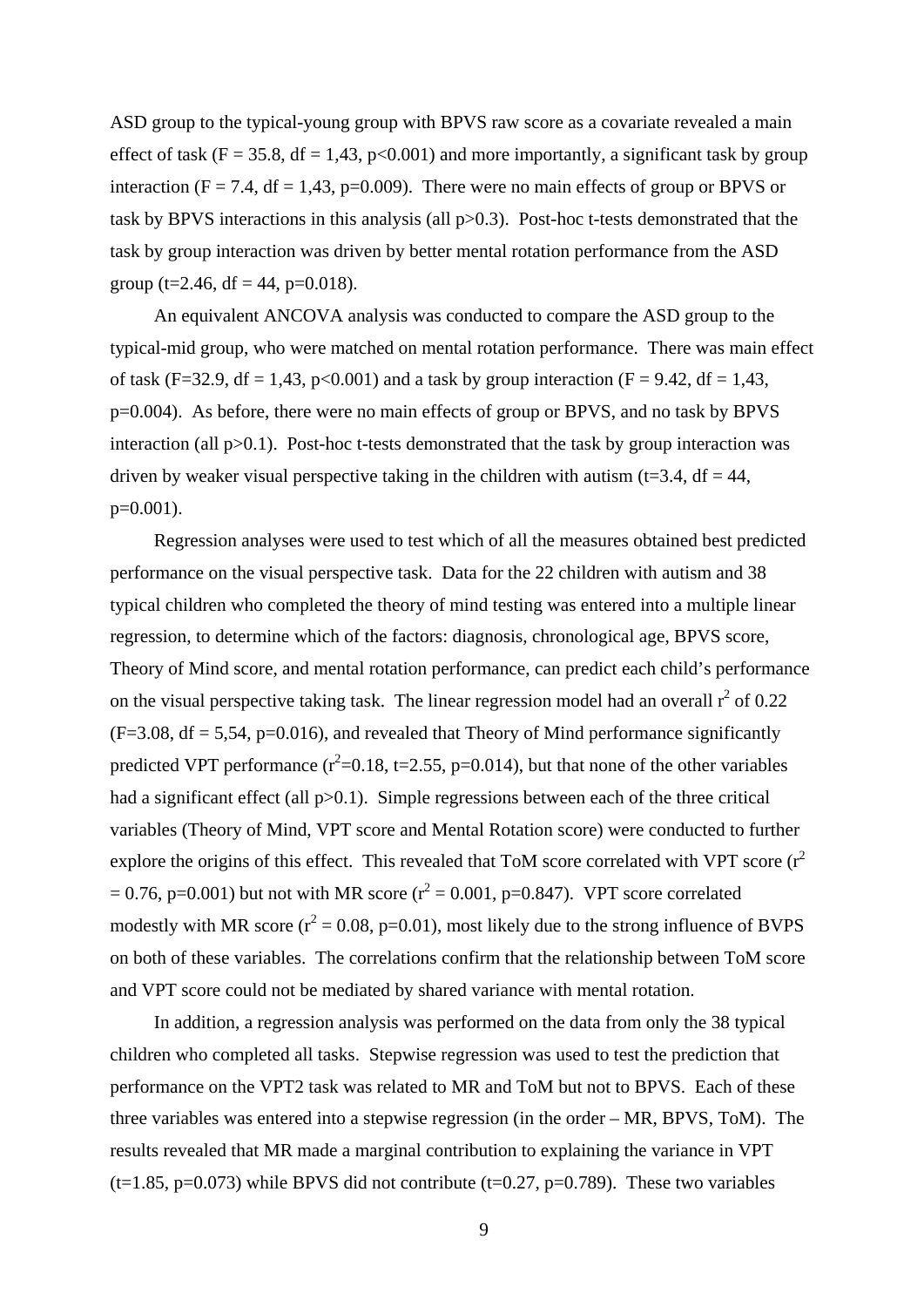were therefore excluded from the model, leaving ToM which predicted VPT2 ( $r^2 = 0.117$ ,  $t=2.18$ ,  $p=0.036$ ). This analysis demonstrates that, in typically developing children, VPT2 abilities are related to ToM abilities and not to verbal skills. Overall, these results provide further evidence for a link between theory of mind abilities and VPT2, regardless of verbal or spatial abilities, or autism diagnosis.

# **Discussion**

The results of this study, using the technique of 'fine cuts'(Frith & Happe, 1998), provide clear evidence that children with autism have specific difficulties with level 2 visual perspective taking, in comparison to their spatial rotation abilities. Furthermore, VPT2 was significantly related to theory of mind ability. This finding demonstrates that there is a link between the ability to imagine how another person sees an object and the ability to represent another person's beliefs and desires. Our results resolve previous contradictory findings of good VPT in autism, and provide new evidence that VPT2 should be considered as a mentalising task. We now consider how VPT2 relates to other behavioural tasks, in order to gain a deeper understanding of the cognitive processes involved in these tasks

#### *VPT2 and mental rotation*

The two novel tasks used in the current study tested level 2 visual perspective taking and mental rotation, with the same stimulus materials and type of response and with minimal language requirements. The contrast between these tasks reveals that children with autism have specific difficulties with VPT2 relative to their mental rotation ability. If, like previous studies (Reed & Peterson, 1990; Tan & Harris, 1991), we had tested only VPT2, we would not have been able to draw these conclusions. Our data resolves the discrepancy in the autism literature between experimental data suggesting good VPT2 performance in autism (Reed & Peterson, 1990; Tan & Harris, 1991) and the theoretical arguments predicting poor VPT2 performance (Frith et al., 1991; Leslie, 1987). Specifically, our results support the decoupling theory (Frith et al., 1991; Leslie, 1987) and suggest that VPT2 should be considered a mentalising task. In contrast, our data is not compatible with the idea that an 'eye direction detector' module is responsible for all processing of where another person looks and what they see (Baron-Cohen, 1995).

The close matching of the MR and VPT tasks allows us to address some possible criticisms of our results. It could be argued that the wording of the question children were asked in our task ("Which panda will you see" / "which panda will Susan see") could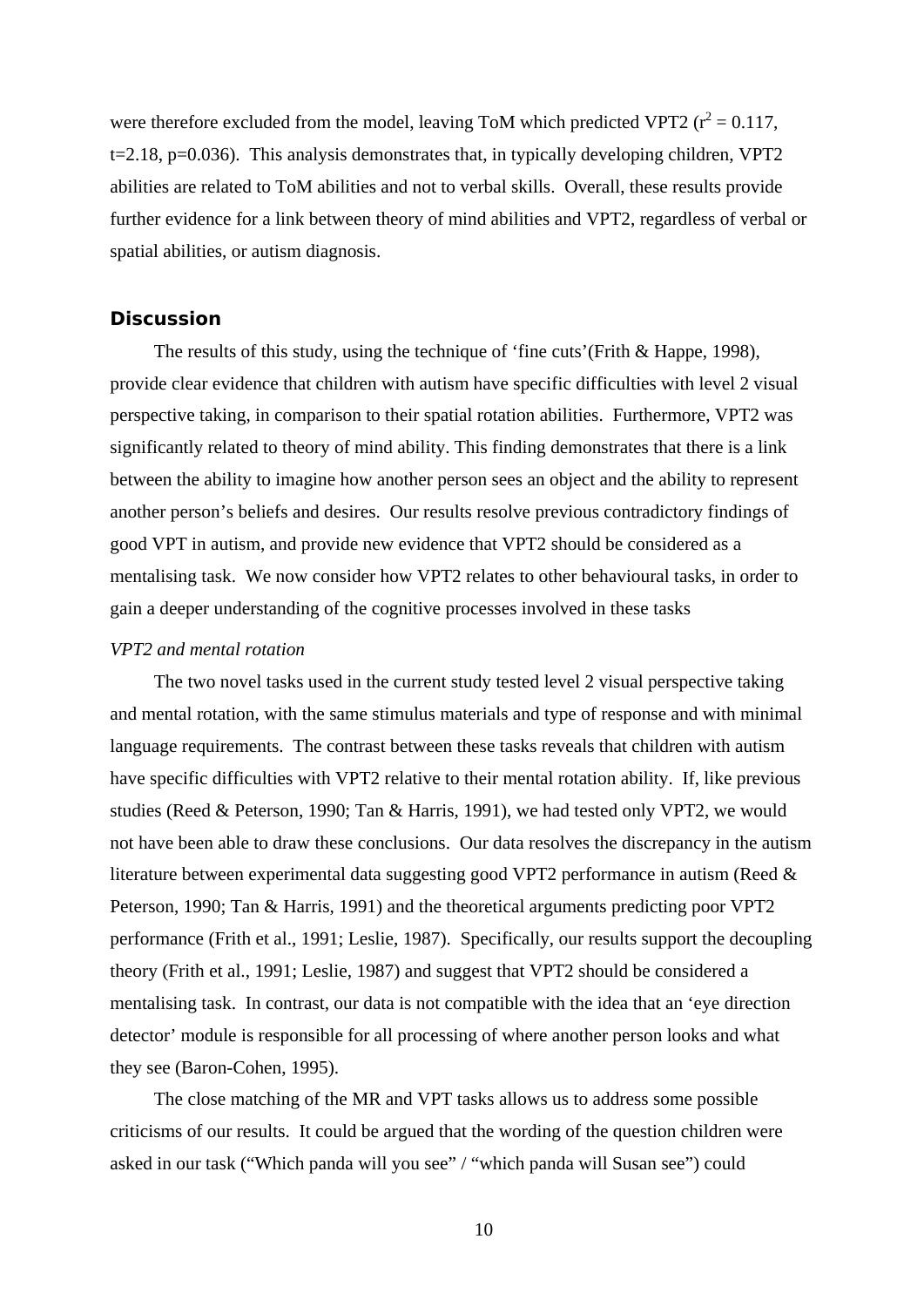adversely affect performance. The structure of the practice trials which taught the children to answer by pointing to the picture card, and which gradually increased the task complexity, meant that children did not have trouble understanding the question. More importantly, because the two test questions for the VPT and MR conditions were so similar, the question wording cannot be responsible for the differences in responding between the MR and VPT conditions, nor for the critical interaction between task and autism diagnosis.

We note here that our current data does not afford strong conclusions about whether the ASD children are better than controls at mental rotation, or worse than controls at VPT2. The ASD children we tested did not perform worse, in absolute terms, than the VMA matched typical control group on the VPT2 task. However, performance differences may have been masked by a floor effect, as both groups were at chance. In the comparison between the ASD children and the typical-mid group who were matched on mental rotation performance, the ASD group performed significantly worse at VPT2. A critical question is – which comparison group is more informative? To address this, we turn to the correlation analysis of performance in the different tasks in the typical group of children. The stepwise regression of VPT2 with MR, BPVS and ToM in the typically developing children shows that VPT2 performance is driven marginally by spatial abilities (MR performance) and strongly by ToM abilities, but not by verbal skills. This means that the extra 'visual perspective taking' component of the VPT task (compared to the MR task) is closely related to ToM abilities and not to verbal abilities. More importantly, this means that is it fair to compare the ASD group to the mid-typical group who show similar MR performance, rather than to the young-typical group who show similar verbal abilities. In this comparison, we found clear evidence for impaired VPT2 in the autistic children.

More generally, our results highlight the fact that VPT2 tasks are difficult, and may even be harder than traditional 'false-belief' tasks. Further evidence for this can be found in studies of typical children, who do not reliably pass more complex VPT2 or appearancereality tasks until around age 5 or 6 (Flavell et al., 1986). Our typical-mid group who were around 6 years old showed above-chance performance on the VPT2 task but were not yet at ceiling. These data reveal the protracted and incomplete development of visual perspective taking abilities in typical individuals, including even adults (Keysar et al., 2003; Langdon & Coltheart, 2001), and the need for more careful studies to reveal differences between typical and autistic groups on these tasks. The results we present here provide clear evidence that children with autism find VPT2 more difficult than mental rotation compared with three different age groups of typically developing children, but further studies will be needed to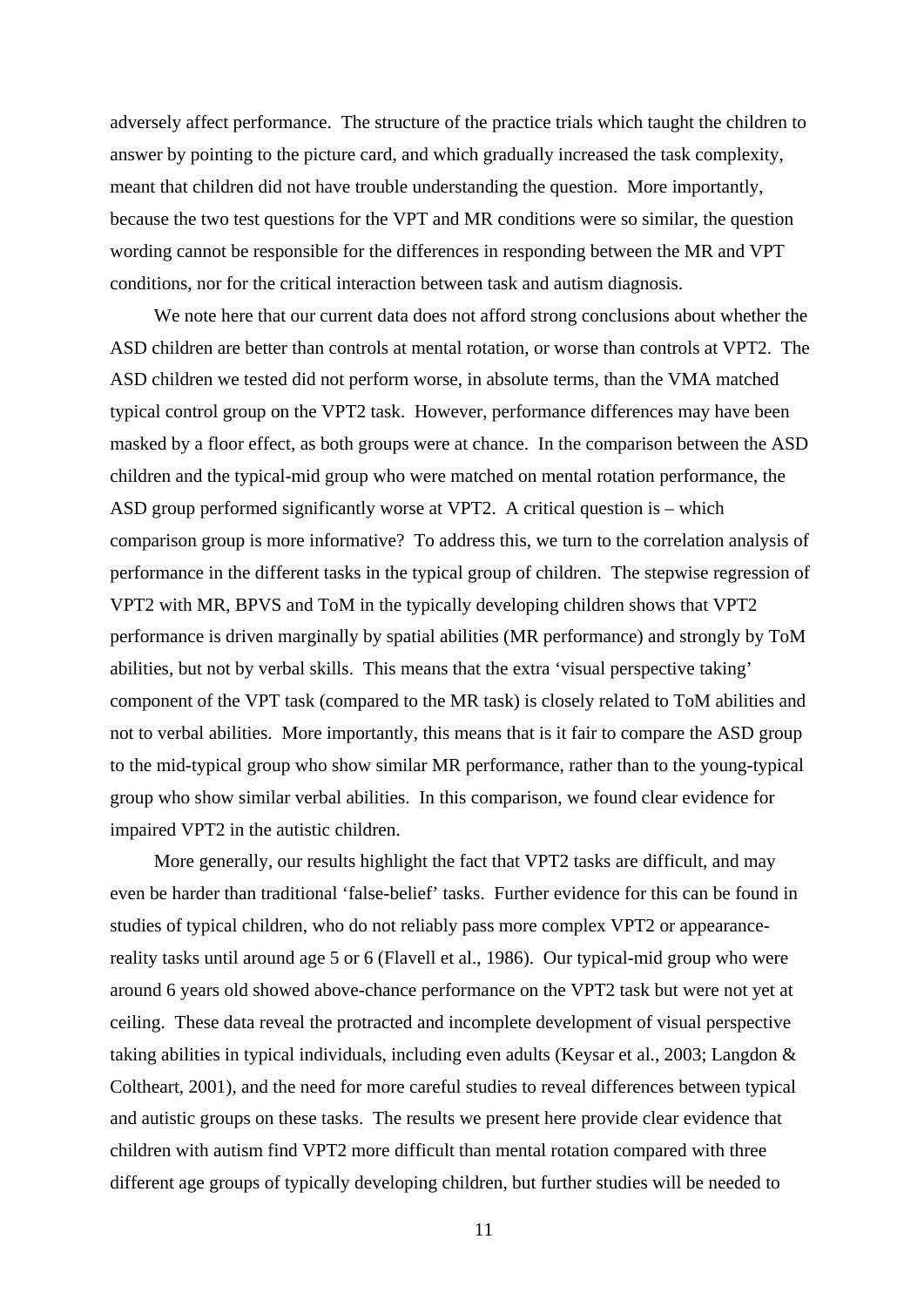clarify the relative difficulty of our VPT2 task, other VPT2 tasks and a whole range of other Theory of Mind tasks.

# *VPT2 and VPT1*

 In the present study, we did not test VPT1 skills because of the clear consensus that VPT1 develops early in typical children (Lempers et al., 1977; Sodian, Thoermer, & Metz, 2007; Tomasello & Haberl, 2003) and is intact in children with autism (Baron-Cohen, 1989; Hobson, 1984; Leslie & Frith, 1988). Nevertheless, it is interesting to consider the difference between VPT1 and VPT2 – what makes a task a level 1 problem or a level 2 problem, in general and in our specific study? The original studies VPT (e.g.Masangkay et al., 1974) used a level 1 task where a child must judge that if she can see the cat on one side of the page, a person sitting on the opposite side of the table will see the turtle on the other side of the page. For the level 2 task, the animal picture was placed flat on the table, and the child must realise that, while she can see the turtle on his feet, the person across the table sees the turtle on his back. The latter is considered a level 2 task because it requires decoupling of the viewpoints of the two observers, in order to appreciate that each person sees the same turtle in a different way.

The VPT task we used (based on previous work (Huttenlocher & Presson, 1973; Langdon & Coltheart, 2001)) involved matching a picture to a toy placed in a particular orientation. Either an abstract decoupling of viewpoints or a detailed simulation of the other person's viewpoint would solve this task in a manner similar to false-belief tasks. Are such processes necessary in our VPT task? Conceivably, children might solve the task by a 'level 1' mechanism, for example, asking themselves "Can *I* see the panda's nose?" "Can *she* see the panda's nose?" etc for several body parts, and using the answers to select the appropriate picture. Huttenlocher and Presson (Huttenlocher & Presson, 1979) compared typical children's performance on item questions (Can I see the panda's nose?) and appearance questions (Which picture matches the panda she can see?). They found item questions were easier than appearance questions, suggesting that item questions tap into more basic level 1 abilities. More importantly, the fact that appearance questions were harder indicates that children do not spontaneously use an item strategy to answer questions about the whole appearance of a scene. The picture-matching question we used in our task clearly refers to the whole scene, and we have no reason to believe that children adopted an item / level 1 VPT strategy.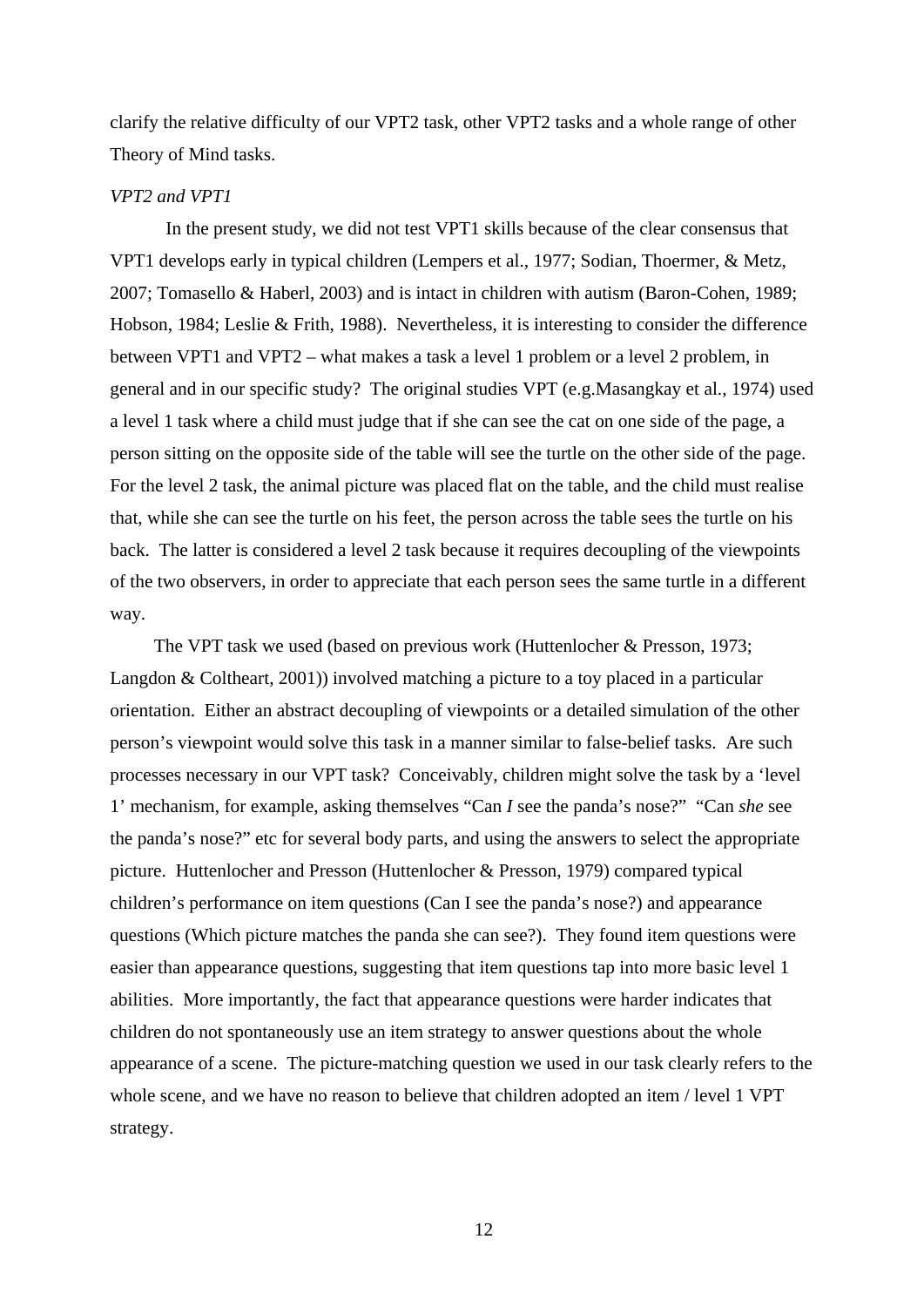A similar analysis can be applied Keysar et al.s' study (2003), in which typical adults were found to be remarkably bad at considering which elements of a complex scene could be seen by another person. In theory, the participants could have solved the problem using a level 1 line of sight strategy, but it seems that they did not use this simple approach. Further investigation of this issue, with different questions and different stimulus sets, will be necessary to confirm the strategy used, and to gain a better understanding of when people use VPT1 or VPT2 strategies.

#### *VPT2 and mentalising*

The results of our study showed that across participants, mentalising ability predicts VPT2 task performance, while other factors such as BPVS score or chronological age do not. This relationship between VPT2 and mentalising supports the idea that VPT2 should be considered a mentalising task. Our data are coherent with the idea that in order to make judgements about someone else's mental state, it is necessary to decouple the representation of that state from reality. Whether such decoupling involves abstract theoretical rules or a simulation mechanism remains unclear. However, it is clear that such decoupling is required for pretense, for false-belief performance and also for level 2 visual perspective taking (Leslie, 1987). An abnormality in this decoupling or mentalising mechanism in autism (Frith et al., 1991) can account for the present data as well as the well-documented false-belief difficulties seen in autism (Baron-Cohen et al., 1985; Happe, 1995).

More importantly, our results contribute to the emerging debate over what mentalising is. Since the seminal studies of false-belief (Baron-Cohen et al., 1985; Wimmer & Perner, 1983), this task has been taken as the key index of mentalising ability. Over the last 30 years the ability to reason about other people's beliefs has been considered central, and relatively little attention has been paid to the question of how we reason about other people's perceptions, desires, intentions or emotions. However, to achieve a full understanding of the cognitive and computational processes involved in mentalising, it is important to look at the variety of types of mentalising, not just at false-belief tasks.

Some recent studies provide steps in this direction. For example, Keysar et al. (2003) showed that typical adults are surprisingly bad at taking another person's visual perspective into account (Keysar et al., 2003). Neuroimaging studies link the temporoparietal junction to both false-belief tasks (Saxe & Kanwisher, 2003) and level 2 visual perspective taking (Aichhorn et al., 2006). Patients with damage to temporoparietal regions have difficulty with both theory of mind tasks (Samson, Apperly, Chiavarino, & Humphreys, 2004) and visual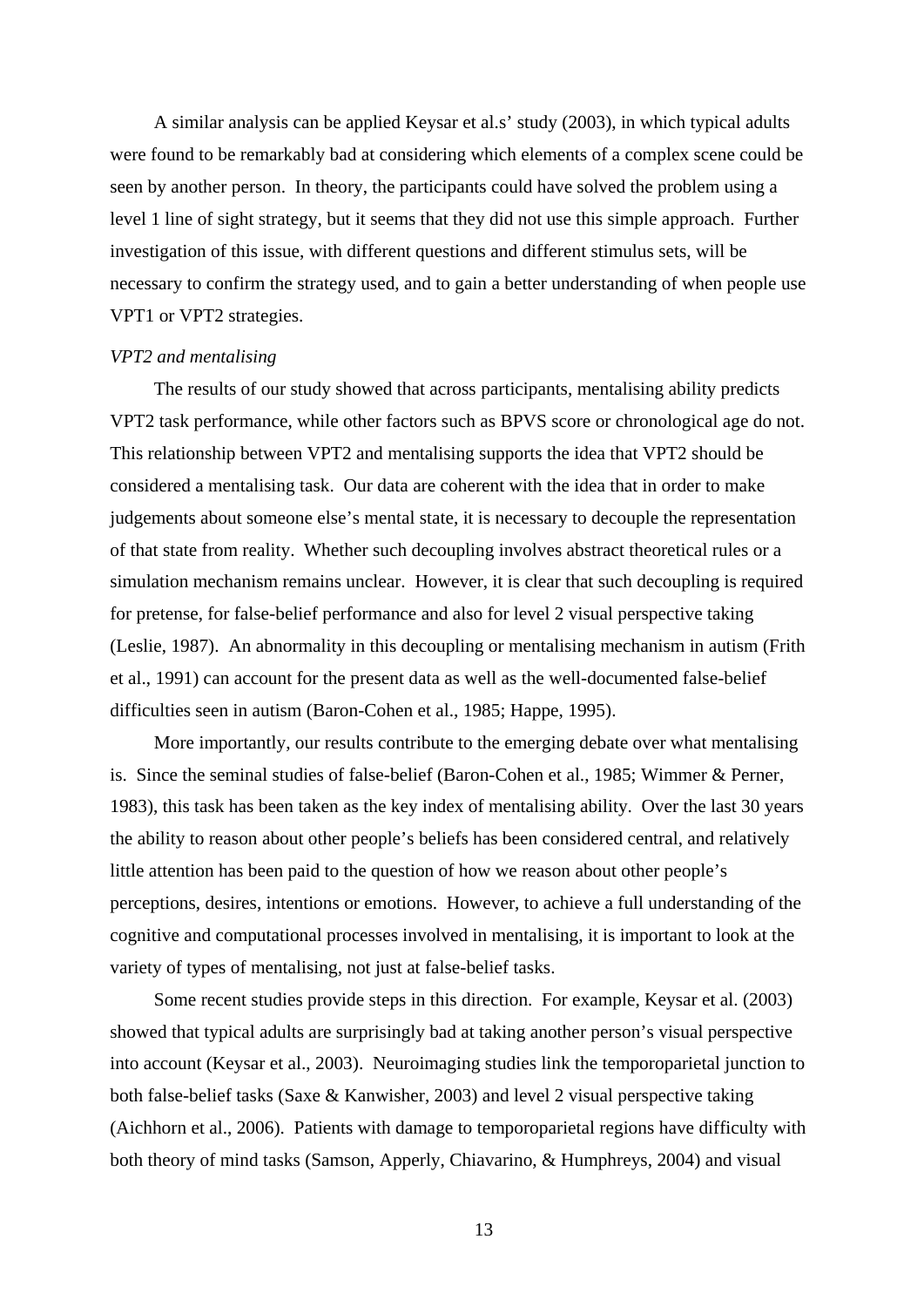perspective taking (Samson, Apperly, Kathirgamanathan, & Humphreys, 2005). The data we present here adds to the evidence that VPT2 relies on the same cognitive systems as falsebelief tasks. This serves as a warning that mentalising should not be equated with belief processing alone. More importantly, it opens up new ways to study mentalising abilities using a wider variety of tasks and thus to obtain a clearer theory of the complex cognitive processes underlying this critical skill.

## *Conclusion*

The data presented here demonstrate that young children with autism have substantial difficulties with visual perspective taking, relative to their performance on a mental rotation control task. This result is compatible with the idea that mentalising and VPT2 both involve the decoupling of mental states from reality, and that this decoupling presents difficulties to individuals with autism (Frith et al., 1991; Leslie, 1987). Our results shed light on the boundaries of mentalising and delineate more precisely the breakdown of mentalising in autism.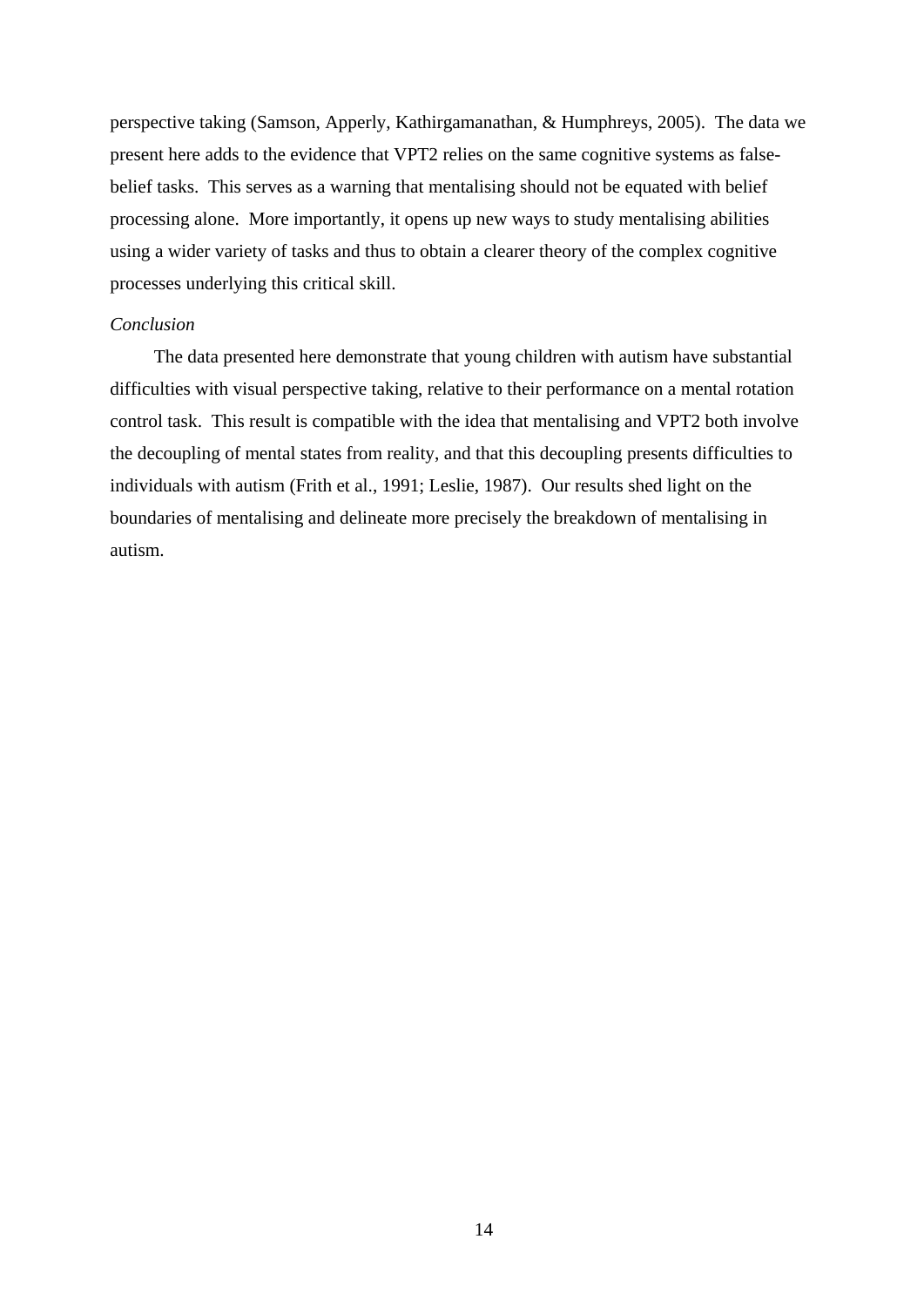# **References**

- Aichhorn, M., Perner, J., Kronbichler, M., Staffen, W., & Ladurner, G. (2006). Do visual perspective tasks need theory of mind? *Neuroimage, 30*(3), 1059-1068.
- Apperly, I. A. (2008). Beyond Simulation-Theory and Theory-Theory: why social cognitive neuroscience should use its own concepts to study "theory of mind". *Cognition, 107*(1), 266-283.
- Baron-Cohen, S. (1989). Perceptual role taking and protodeclarative pointing in autism. . *British Journal of Developmental Psychology, 7*(2), 113-127.
- Baron-Cohen, S. (1995). *Mindblindness: An essay on autism and theory of mind*. Cambridge, MA: MIT Press.
- Baron-Cohen, S., Leslie, A. M., & Frith, U. (1985). Does the autistic child have a "theory of mind"? *Cognition, 21*(1), 37-46.
- Dawson, G., & Fernald, M. (1987). Perspective-taking ability and its relationship to the social behavior of autistic children. *J Autism Dev Disord, 17*(4), 487-498.
- Devries, R. (1970). The development of role-taking as reflected by behavior of bright, average, and retarded children in a social guessing game *Child Dev, 41*(3), 759- 770.
- Dunn, L. M., Dunn, L. M., Whetton, K., & Burley, J. (1997). *British Picture Vocabulary Scale* (2nd Edition ed.). Windsor: NFER-NELSON.
- Flavell, J. H., Green, F. L., & Flavell, E. R. (1986). Development of knowledge about the appearance-reality distinction. *Monogr Soc Res Child Dev, 51*(1), i-v, 1-87.
- Fletcher, P. C., Happe, F., Frith, U., Baker, S. C., Dolan, R. J., Frackowiak, R. S., & Frith, C. D. (1995). Other minds in the brain: a functional imaging study of "theory of mind" in story comprehension. *Cognition, 57*(2), 109-128.
- Frith, U. (2001). Mind blindness and the brain in autism. *Neuron, 32*(6), 969-979.
- Frith, U., & Happe, F. (1998). Why specific developmental disorders are not specific: On-line and developmental effects in autism and dyslexia. *Developmental Science, 1*(2), 267- 272.
- Frith, U., Morton, J., & Leslie, A. M. (1991). The cognitive basis of a biological disorder: autism. *Trends Neurosci, 14*(10), 433-438.
- Gzesh, S. M., & Surber, C. F. (1985). Visual perspective-taking skills in children. *Child Dev, 56*(5), 1204-1213.
- Hamilton, A. F., Brindley, R. M., & Frith, U. (2007). Imitation and action understanding in autistic spectrum disorders: how valid is the hypothesis of a deficit in the mirror neuron system? *Neuropsychologia, 45*(8), 1859-1868.
- Happe, F. G. (1995). The role of age and verbal ability in the theory of mind task performance of subjects with autism. *Child Dev, 66*(3), 843-855.
- Hobson, R. P. (1984). Early childhood autism and the question of egocentrism. *J Autism Dev Disord, 14*(1), 85-104.
- Huttenlocher, J., & Presson, C. C. (1973). Mental rotation and the perspective problem. *Cognit Psychol, 4*, 277-299.
- Huttenlocher, J., & Presson, C. C. (1979). The coding and transformation of spatial information. *Cognit Psychol, 11*(3), 375-394.
- Keysar, B., Lin, S., & Barr, D. J. (2003). Limits on theory of mind use in adults. *Cognition, 89*(1), 25-41.
- Langdon, R., & Coltheart, M. (2001). Visual perspective-taking and schizotypy: evidence for a simulation-based account of mentalizing in normal adults. *Cognition, 82*(1), 1-26.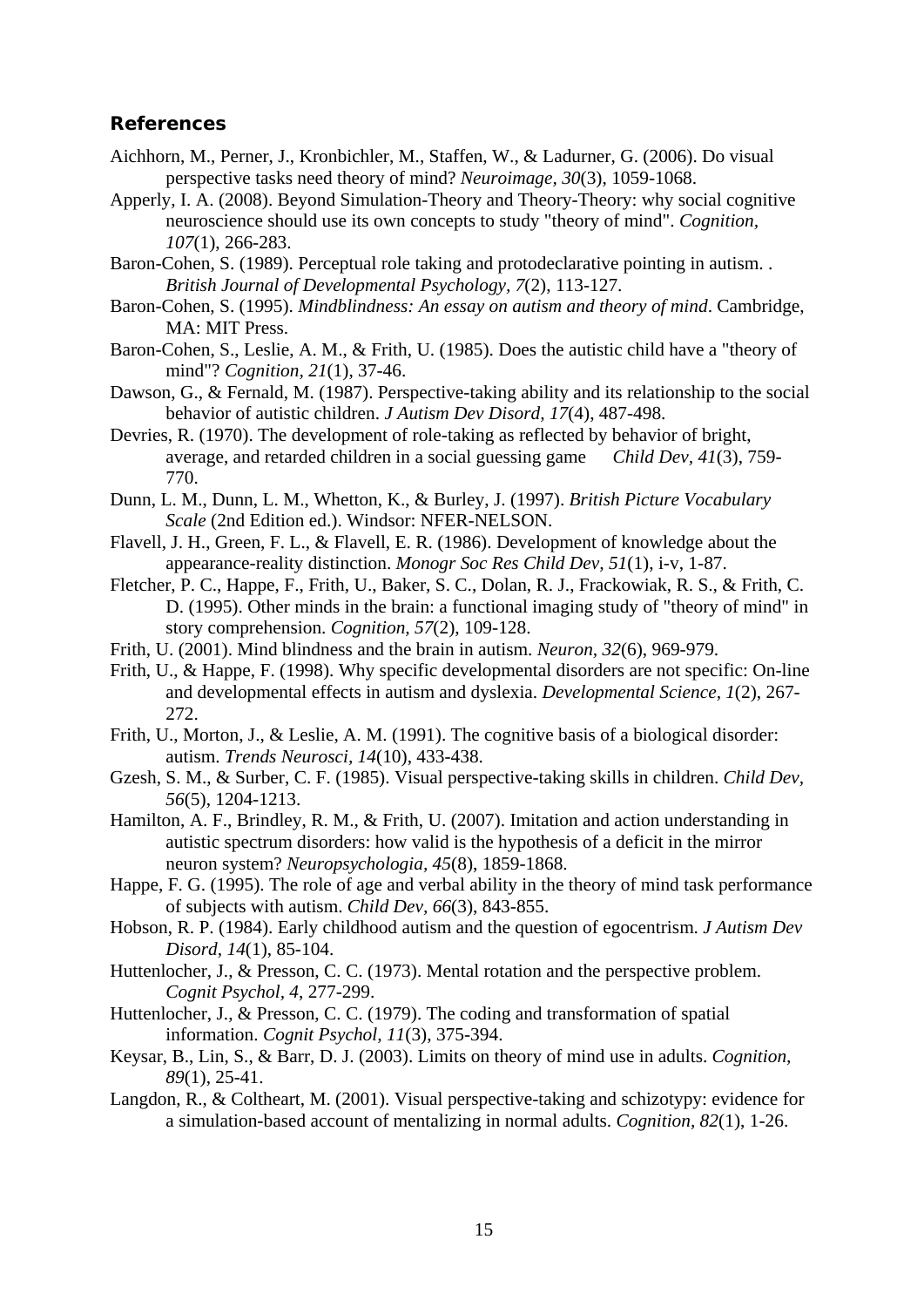- Lempers, J. D., Flavell, E. R., & Flavell, J. H. (1977). The development in very young children of tacit knowledge concerning visual perception. *Genet Psychol Monogr, 95*(1), 3-53.
- Leslie, A. M. (1987). Pretense and representation: the origins of "Theory of Mind". *Psych Rev., 94*(4), 412-426.
- Leslie, A. M., & Frith, U. (1988). Autistic children's understanding of seeing, knowing and believing. *British Journal of Developmental Psychology, 6*, 315-324.
- Leslie, A. M., German, T. P., & Polizzi, P. (2005). Belief-desire reasoning as a process of selection. *Cognit Psychol, 50*(1), 45-85.
- Luckett, T., Powell, S. D., Messer, D. J., Thornton, M. E., & Schulz, J. (2002). Do children with autism who pass false belief tasks understand the mind as active interpreter? *J Autism Dev Disord, 32*(2), 127-140.
- Masangkay, Z. S., McCluskey, K. A., McIntyre, C. W., Sims-Knight, J., Vaughn, B. E., & Flavell, J. H. (1974). The early development of inferences about the visual percepts of others. *Child Dev, 45*(2), 357-366.
- Perner, J., Frith, U., Leslie, A. M., & Leekam, S. R. (1989). Exploration of the autistic child's theory of mind: knowledge, belief, and communication. *Child Dev, 60*(3), 688-700.
- Reed, T., & Peterson, C. (1990). A comparative study of autistic subjects' performance at two levels of visual and cognitive perspective taking. *J Autism Dev Disord, 20*(4), 555- 567.
- Samson, D., Apperly, I. A., Chiavarino, C., & Humphreys, G. W. (2004). Left temporoparietal junction is necessary for representing someone else's belief. *Nat Neurosci, 7*(5), 499-500.
- Samson, D., Apperly, I. A., Kathirgamanathan, U., & Humphreys, G. W. (2005). Seeing it my way: a case of a selective deficit in inhibiting self-perspective. *Brain, 128*(Pt 5), 1102- 1111.
- Saxe, R., & Kanwisher, N. (2003). People thinking about thinking people. The role of the temporo-parietal junction in "theory of mind". *Neuroimage, 19*(4), 1835-1842.
- Sodian, B., Thoermer, C., & Metz, U. (2007). Now I see it but you don't: 14-month-olds can represent another person's visual perspective. *Dev Sci, 10*(2), 199-204.
- Tan, J., & Harris, P. L. (1991). Autistic children understand seeing and wanting. *Development & Psychopathology, 3*, 163-174.
- Tomasello, M., & Haberl, K. (2003). Understanding attention: 12- and 18-month-olds know what is new for other persons. *Dev Psychol, 39*(5), 906-912.
- Wellman, H. M., & Liu, D. (2004). Scaling of theory-of-mind tasks. *Child Dev, 75*(2), 523- 541.
- Wimmer, H., & Perner, J. (1983). Beliefs about beliefs: representation and constraining function of wrong beliefs in young children's understanding of deception. *Cognition, 13*(1), 103-128.
- Yirmiya, N., Sigman, M., & Zacks, D. (1994). Perceptual perspective-taking and seriation abilities in high-functioning children with autism. *Development & Psychopathology, 6*, 263-272.

# **Acknowledgements**

We thank Bhushan Joshi and Jane Leighton for help with data collection. This work was funded by an MRC grant to Uta Frith, no.G9617036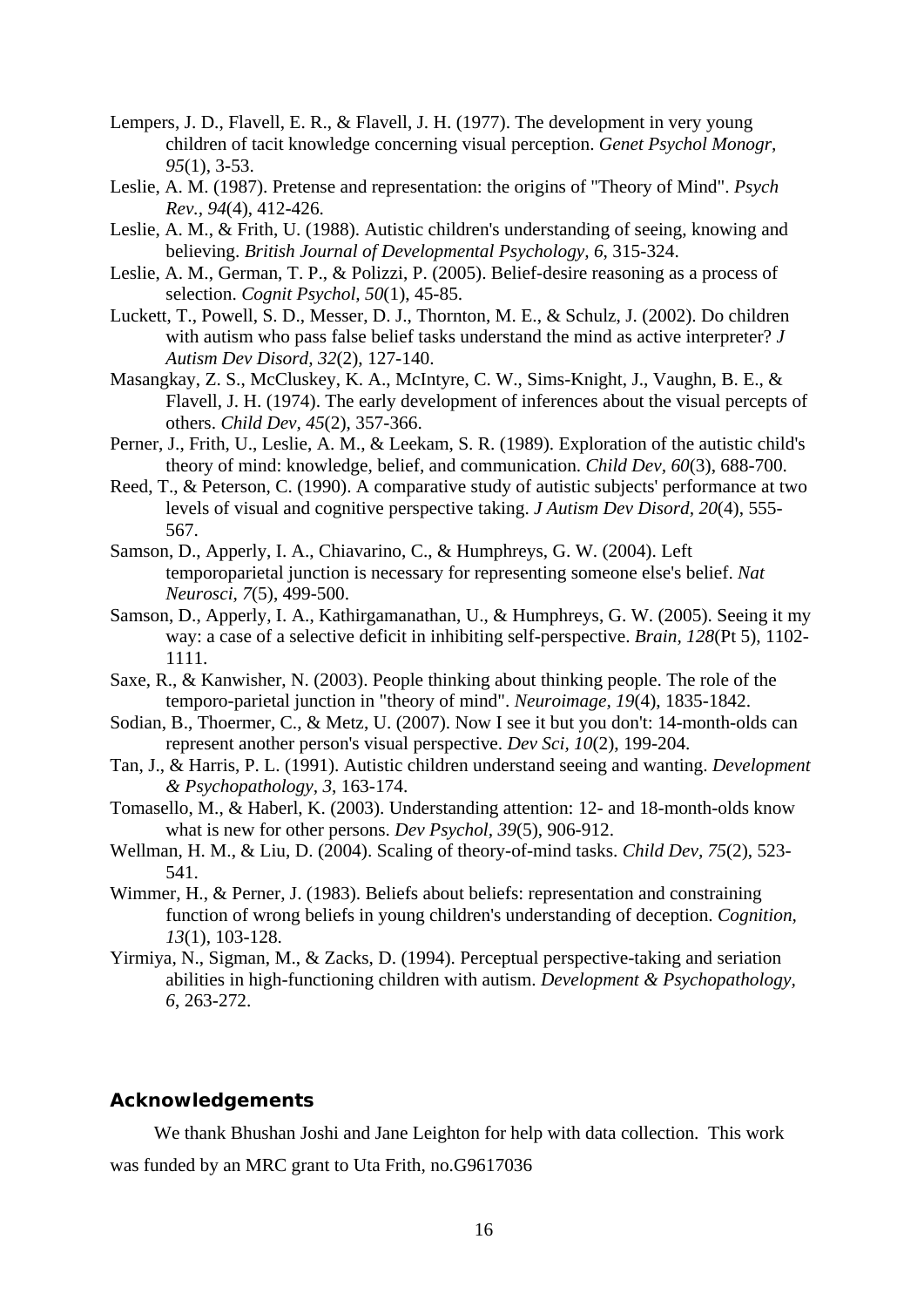# **Table 1**

|                             | N  | <b>Chrono-</b><br>logical age   | <b>Verbal</b><br>mental age        | <b>BPVS raw</b><br>score       | Theory of<br><b>Mind score</b> |
|-----------------------------|----|---------------------------------|------------------------------------|--------------------------------|--------------------------------|
| ASD group                   | 23 | $8:0 \pm 0:6$<br>$(4;5 - 12;9)$ | $4:4 \pm 0:3$<br>$(2;4 - 7;5)$     | $43.9 \pm 2.97$<br>$(15 - 79)$ | $3.61 \pm 0.64$<br>$(0 - 10)$  |
| Typical young<br>group      | 23 | $4:2 \pm 0:2$<br>$(3;4-5;4)$    | $4:8 \pm 0:3$<br>$(3;1 - 6;0)$     | $48.4 \pm 2.11$<br>$(28-61)$   | $7.26 \pm 0.68$<br>$(0 - 11)$  |
| <b>Typical mid</b><br>group | 23 | $5:9 \pm 0:3$<br>$(3;9-8;5)$    | $6:10 \pm 0:1$<br>$(6; 0 - 7; 10)$ | $69.9 \pm 1.15$<br>$(61-80)$   | $10.1 \pm 0.8$<br>$(4-13)$     |
| Typical old<br>group        | 12 | $7:4 \pm 0:2$<br>$(6;0 - 8;1)$  | $8:11 \pm 0:2$<br>$(8;0 - 10;4)$   | $89.8 \pm 1.53$<br>$(82-100)$  |                                |

**Table 1. Demographics of the participants**. All data are given as mean ± standard error (min – max). The theory of mind battery has a maximum of 13 points.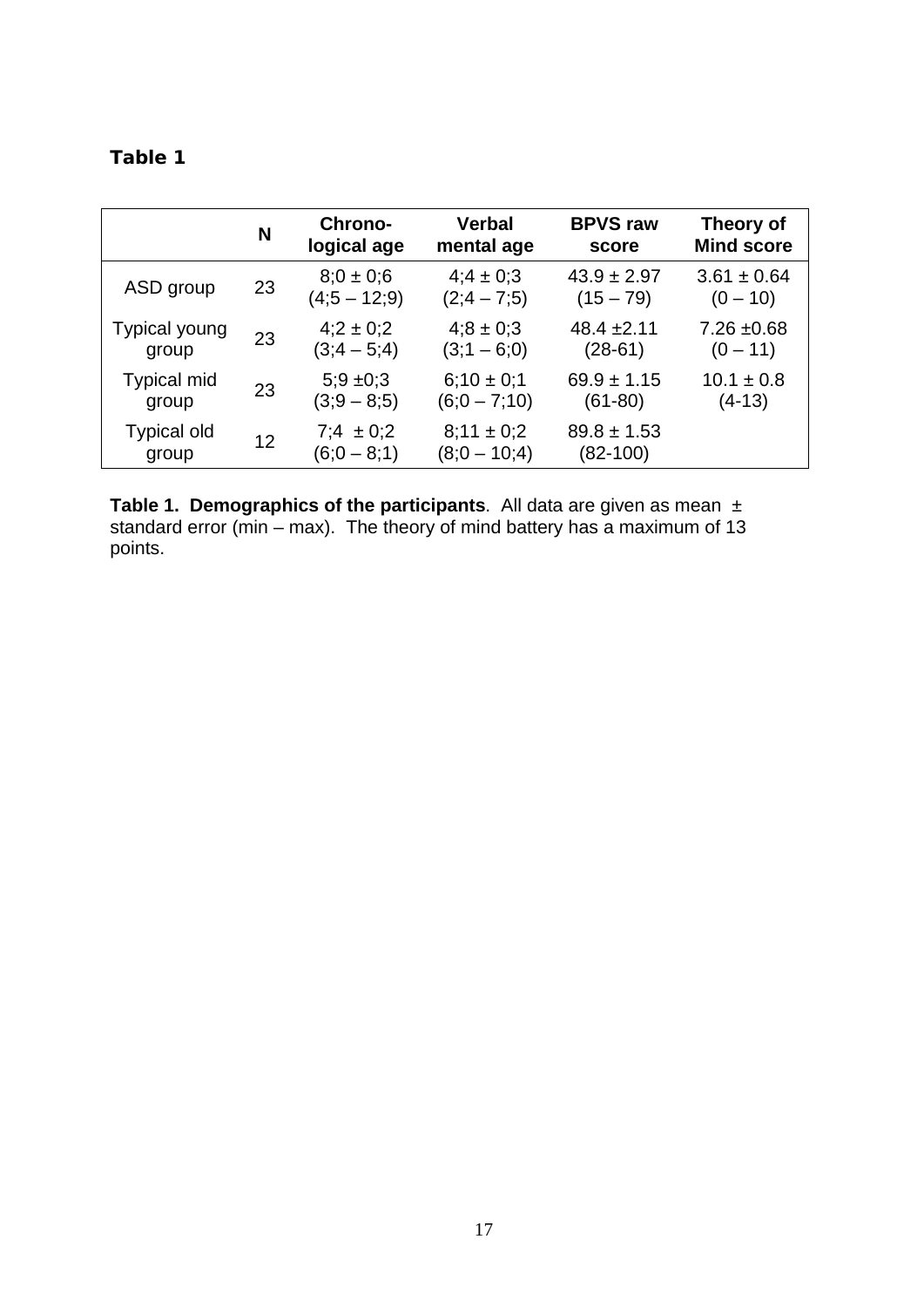

**Figure 1. Stimuli and task.** A. A square turntable with brightly coloured edges was placed on the table in front of the child, and a toy placed on the turntable. The black edge of the square signifies one coloured side. Each trial began with an orientation question to make the child attend to the orientation of the toy.

B. For Visual Perspective trials, the toy was covered and the doll introduced. The child was required to judge what the doll could see from her viewpoint.

C. For mental rotation tasks, the toy was covered and the turntable rotated. The sides of the turntable were edged with different colours of tape (red, blue, yellow and green), illustrated with a black line in the figure, to clearly signal the rotation. The child was required to judge the orientation of the toy after the rotation.

D. A sample response card. Children responded by pointing to one of the pictures on the card.